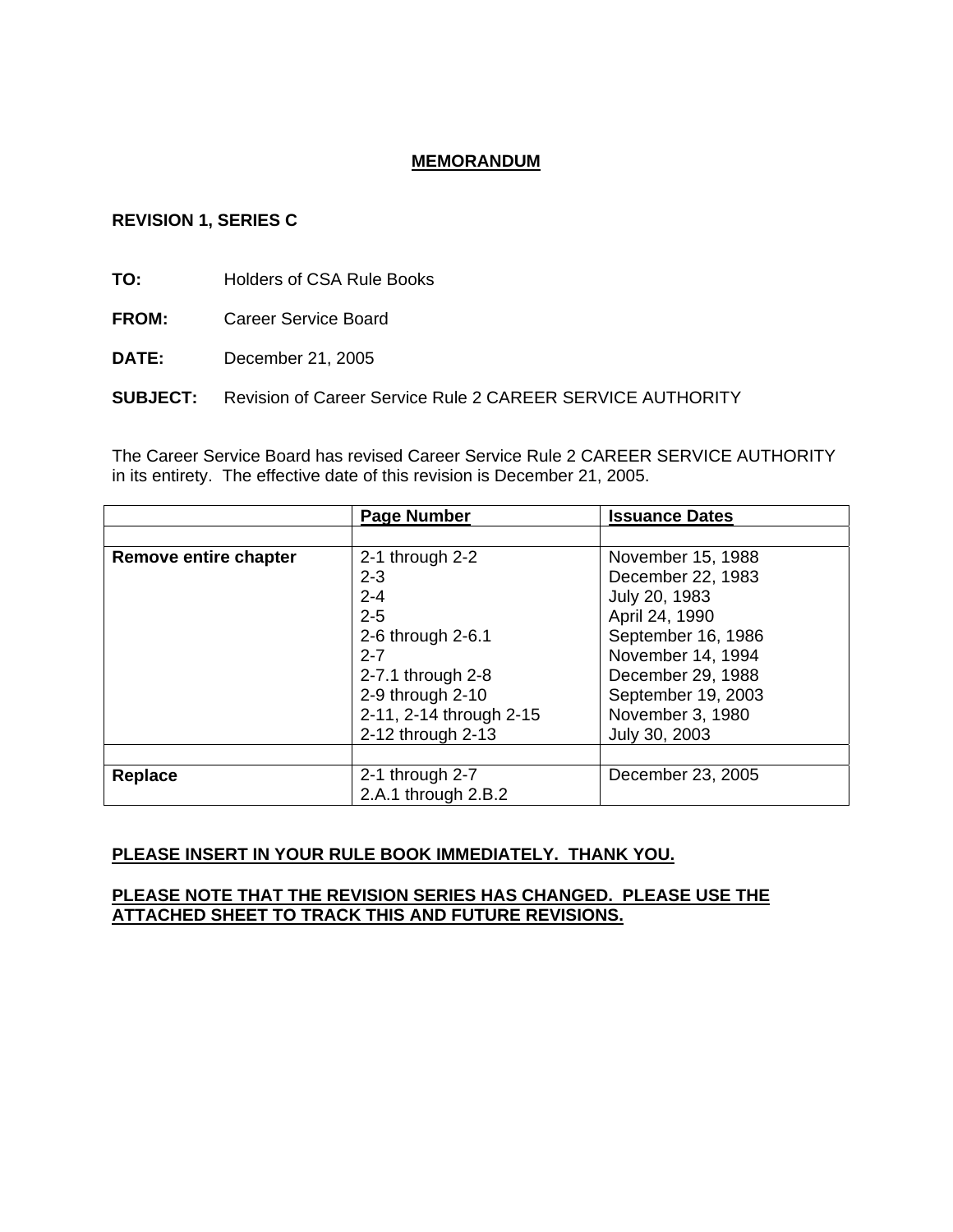# **RULE 2 CAREER SERVICE AUTHORITY**

(Effective December 23, 2005; Rules Revision Memo 1C)

# Purpose statement:

The purpose of this rule is to establish how the Career Service Board ("Board") will carry out its duties provided for under the authority of the City Charter and the Denver Revised Municipal Code.

# Section 2-10 Career Service Board

# 2-11 Officers and Duties

- A. Duties and Organization of the Board:
	- 1. The five-member Board shall foster and maintain a merit-based personnel system for the Career Service and shall be committed to equal employment opportunity in accordance with the City Charter and the Denver Revised Municipal Code. The Board shall carry out all other duties delegated by the Denver Revised Municipal Code or ordinance.
	- 2. The Board's primary functions are to oversee the Career Service Authority ("CSA"), oversee the Career Service Hearing Office, and serve as a quasi-judicial body to decide appeals of decisions of the Career Service Hearing Officers ("Hearing Officers").
	- 3 The Board shall have two Co-Chairpersons who shall be elected on an annual basis from the members of the Board.
- B. Duties of the Co-Chairpersons:
	- 1. One of the Co-Chairpersons shall preside at all meetings of the Board and each Co-Chairperson shall perform such other duties as may be assigned or delegated by the Board, but shall have no authority to act on behalf of the Board or in its name in any respect whatever except by special authorization of the Board. Such authorization shall be entered in the minutes of the Board meeting where such authorization was given.
	- 2. The Co-Chairpersons may vote on all questions before the Board.
	- 3. The Board shall designate, at its discretion, which Co-Chairperson shall have primary responsibility for presiding at Board meetings. In the absence of the Co-Chairperson assigned to preside, the other Co-Chairperson shall preside.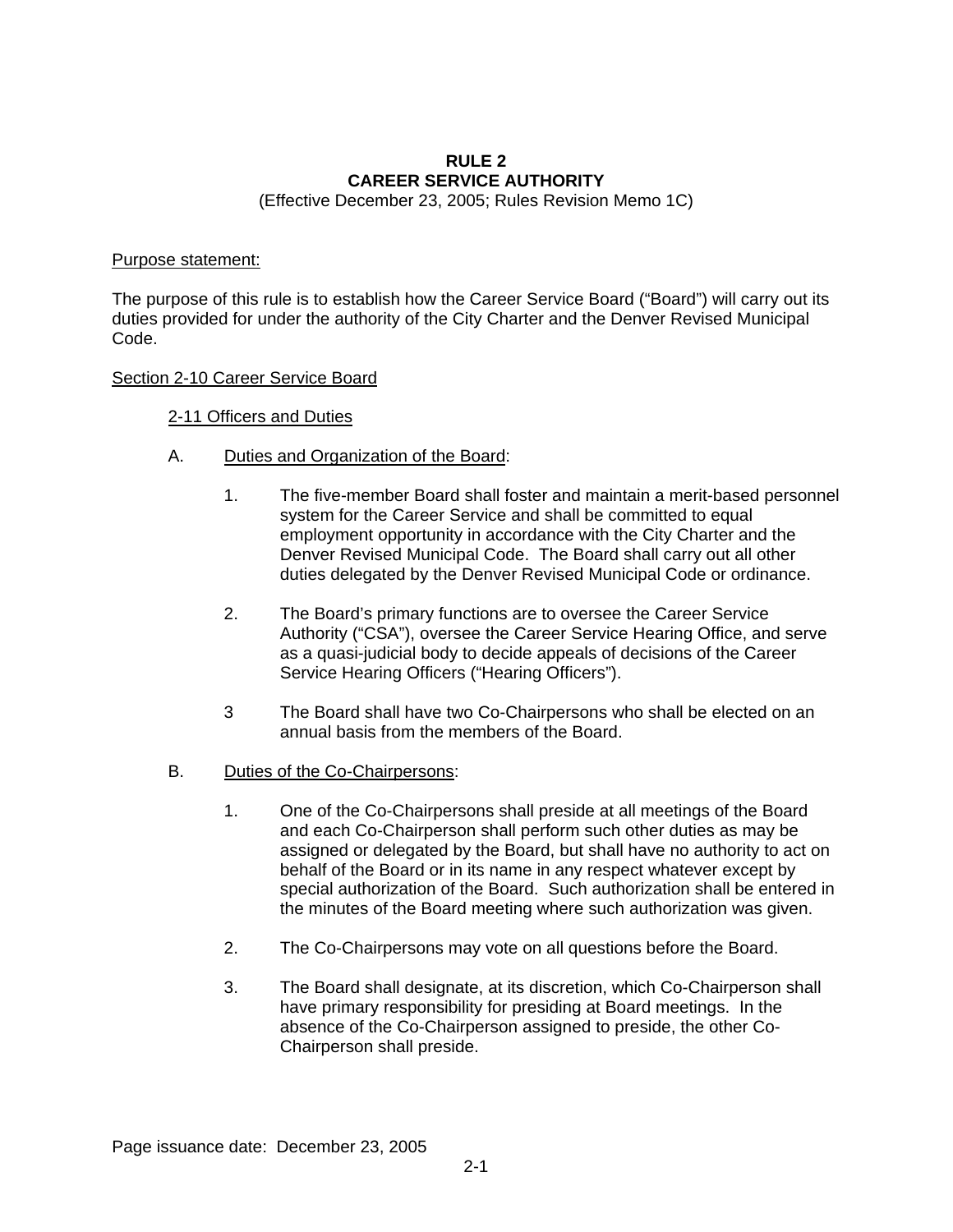4. If neither Co-Chairperson is present, the remaining members of the Board shall designate a Chairperson pro tem.

# C. Minutes and Record-Keeping:

- 1. The minutes of all meetings of the Board, and all correspondence, documents and files relating to the business of the Board shall be kept in accordance with applicable state and local records retention requirements.
- 2. The Career Service Personnel Director ("Personnel Director") shall be the official custodian of all such correspondence, documents and files.

### D. Appointments:

The Board is responsible for appointing and overseeing the Personnel Director, Hearing Officers, and other appointees as allowed by the City Charter and Denver Revised Municipal Code.

### 2-12 Meetings

A. Quorum

Three members shall constitute a quorum at any meeting of the Board, provided, that no action or order of the Board shall be valid unless concurred in by at least three members of the Board.

### B. Meetings:

- 1. The Board shall meet on the first and third Thursdays of the month, or as deemed necessary by the Board.
- 2. In addition, the Personnel Director may call special meetings of the Board when directed to do so by a Co-Chairperson or by two or more members of the Board or when the Personnel Director deems it necessary.
- 3. All meetings shall be public in accordance with the open meetings requirements of the Denver Revised Municipal Code, unless an executive session or private meeting is otherwise authorized.

# C. Notice:

- 1. Advance notice of all public meetings of the Board shall be given in accordance with the open meetings requirements of the Denver Revised Municipal Code. Such notice shall be posted at least forty-eight (48) hours in advance of such meetings.
- 2. Such notice shall be posted in the public area of the CSA and on a bulletin board provided for such notices on the first floor of the City and County Building.

Page issuance date: December 23, 2005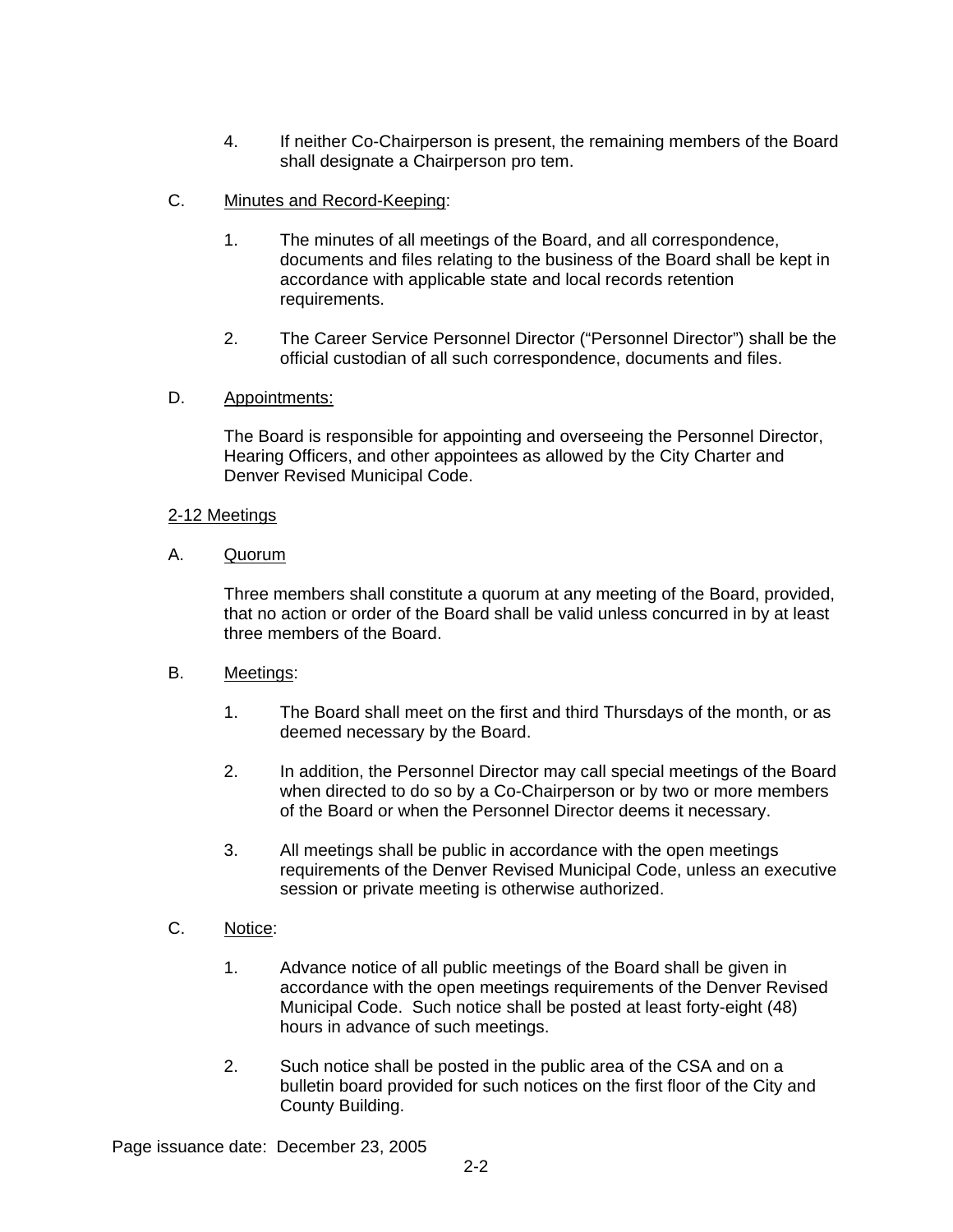- 3. The notice shall include the date, time and place of the meeting and a general description of the subject or subjects to be discussed. No subjects other than those specified in the notice may be addressed.
- 4. The Board may cancel any meeting without notice if there is insufficient business to warrant a meeting, or if there is the absence of a quorum.
- D. Disqualification of a Board Member:
	- 1. Members of the Board shall disqualify themselves in any proceeding in which the Board member's impartiality might be reasonably questioned, including but not limited to, instances where the Board member:
		- a. Has a personal bias or prejudice concerning a party, or personal knowledge of disputed facts concerning the matter;
		- b. Served as an attorney or witness in the matter;
		- c. Is likely to be a material witness in the matter; or
		- d. Has a pecuniary or non-pecuniary interest that could be substantially affected by the outcome of the proceeding.
	- 2. Members of the Board may disqualify themselves at any time for any other good reason.

#### 2-13 Communications with the Board

- A. Written communications and requests to the Board shall be directed to the Personnel Director or to one of the Co-Chairpersons.
- B. Such written communications or requests shall be provided to all members of the Board.
- C. If any action is taken as a result of a written communication to the Board, notice of such action shall be given the individual or agency concerned.
- D. Verbal communications to the Board will be allowed during scheduled meetings of the Board or as otherwise directed by the Board.

#### 2-14 Pilot Programs

The Board may authorize the Personnel Director to implement new and innovative compensation/performance management programs on a pilot basis within selected agencies. If the pilot program achieves its objectives, the Board may approve citywide implementation of the new policy or rule. If the pilot program does not achieve its objectives, the Board may end the program.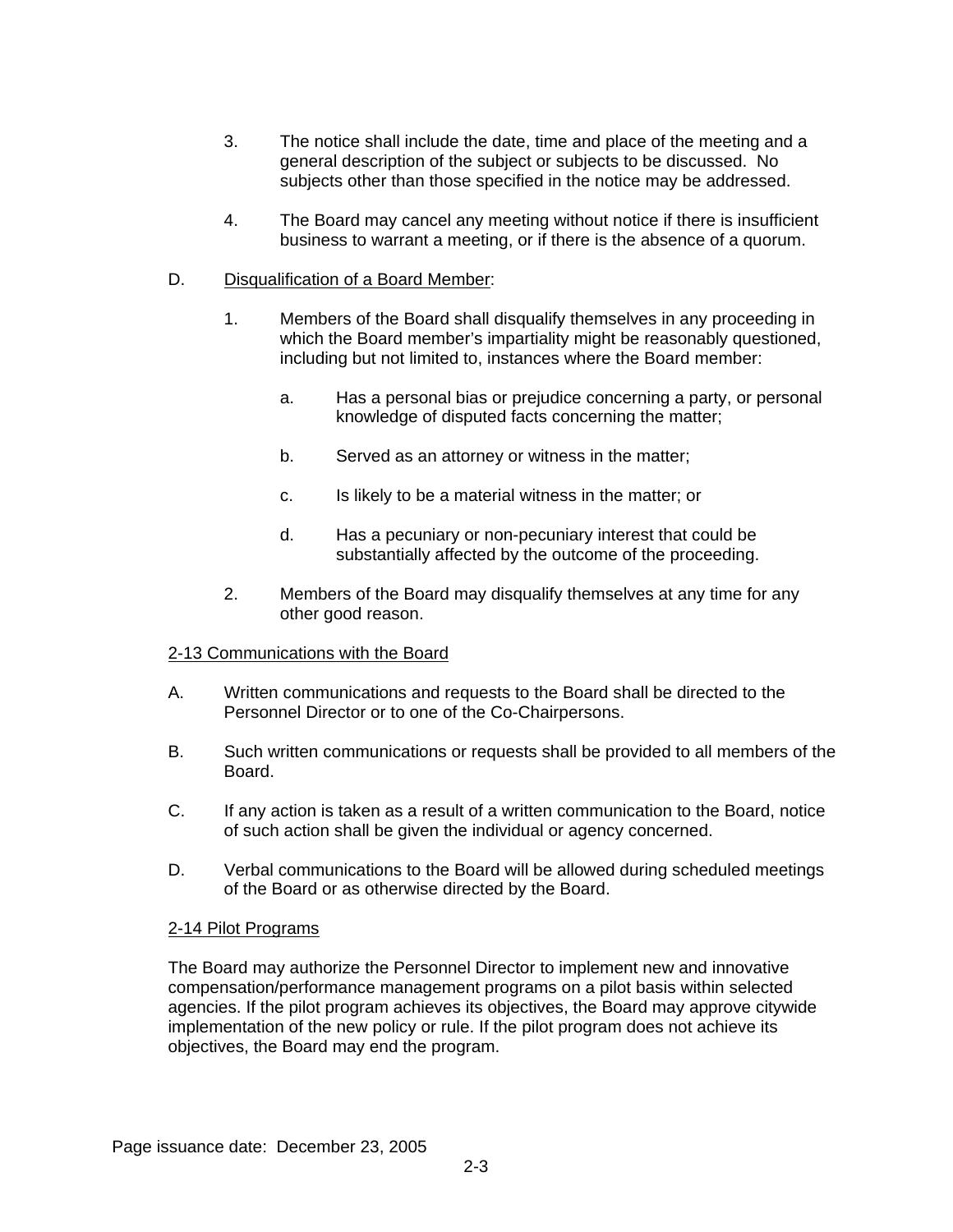# 2-15 Investigations by the Board

The Board or its designee may, at its discretion or as requested by any City department or agency, conduct personnel–related investigations. The Board has the authority under the City Charter to issue subpoenas as may be necessary to conduct an investigation.

#### Section 2-20 Adoption, Amendment or Repeal of Career Service Rules ("Rules")

- A. Changes to the Rules may be proposed by appointing authorities, employees, or other interested citizens. Such proposals shall be in writing and shall be directed to the Personnel Director or one of the Board Co-Chairpersons.
- B. When the Board or the Personnel Director considers that a change in the Rules is necessary or desirable, the procedure shall be as follows:
	- 1. The Personnel Director shall submit to the City Attorney the proposed rule change for review, including a ruling as to legality, at any time prior to posting for public comment by the Board and before final publication.
	- 2. The proposed rule change shall be posted on bulletin boards and made available to appointing authorities, employees, and the general public for comments and suggestions. A short summary of the proposed rule change shall be posted with the proposed rule change.
	- 3. A final proposed rule change, incorporating comments received during the public comment period which are deemed appropriate by the Personnel Director shall be posted with the Board Agenda for the meeting in which the public hearing will be held.
	- 4. A public hearing on the proposed rule change shall be held by the Board.
	- 5. The Board shall then accept, reject or modify the proposed rule change. If the Board modifies a proposed rule change, the Board need not re-post the Rule for public comment unless the Board, in its own discretion, determines that reposting is necessary.
	- 6. When a Rule is adopted, amended or repealed by the Board, such Rule shall be made available to appointing authorities, employees and the public as promptly as possible.
	- 7. The effective date of the rule change shall not be more than thirty (30) days after the date of adoption, amendment or repeal by the Board unless another date is designated by the Board.
	- 8. The following changes to the Rules may be made by the Personnel Director without following the above-stated procedure: re-numeration; spelling and typographical error corrections; and revision and updating of internal references, appendices, and/or table of contents. Such changes may be published as administrative changes without the approval of the Board.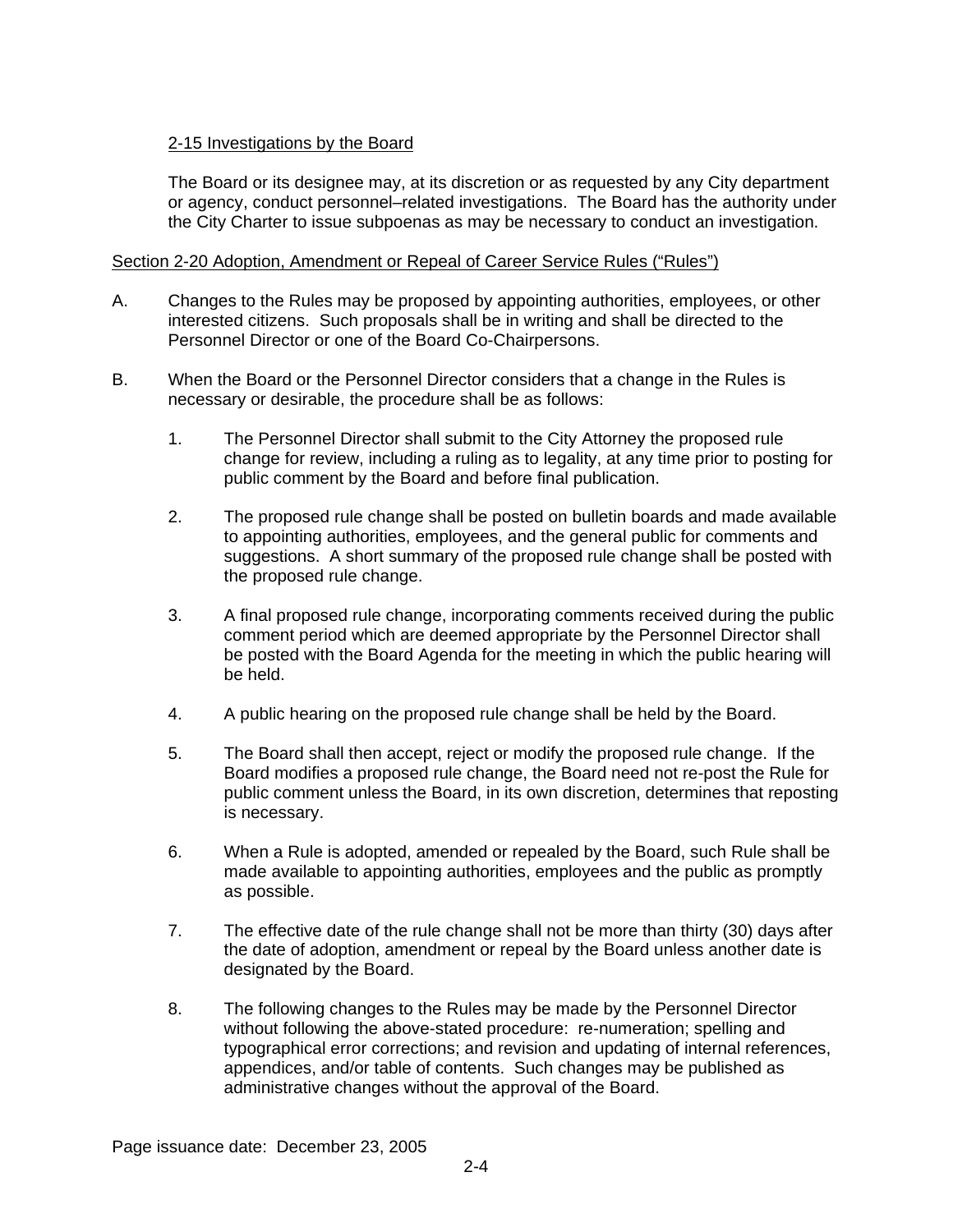### Section 2-30 Public Hearings by the Board

#### 2-31 Types of Public Hearings

- A. Mandatory Public Hearings: The Board shall hold a public hearing on the following:
	- 1. Annual recommendations to adjust the classification and pay plans of employees;
	- 2. Proposed changes to employee benefits prior to the Personnel Director making any recommendations to the Mayor and City Council as provided in the Denver Revised Municipal Code
	- 3. Adoption, amendment or repeal of a fund consolidation or deconsolidation for lay-off purposes;
	- 4. Determination of prevailing wages, in accordance with the Denver Revised Municipal Code.
	- 5. Adoption, amendment or repeal of a classification specification (including the pay grade);
	- 6. Adoption, amendment or repeal of a Rule, except for changes that are administrative.
- B. Discretionary Public hearings: The Board may hold a public hearing, at its discretion, on any matter within the jurisdiction of the Board.

#### 2-32 Notice and Conduct

- A. Notice of Hearings:
	- 1. Notice of public hearings by the Board shall be given at least thirteen (13) calendar days in advance of the hearing, and shall state the time, date, place, and subject of the hearing, who may be heard, and how to arrange to be heard.
	- 2. Such notice shall be posted in the public area of the CSA and on a bulletin board provided for such notices on the first floor of the City and County Building.
- B. Special Additional Notice Requirements:
	- 1. When the subject of a hearing is proposed fund consolidations or deconsolidations for purposes of lay-off, the department or agency affected by the proposed consolidation or de-consolidation shall post the notices in such locations that employees affected by the consolidation or deconsolidation shall be given reasonable notice of the time, date, place and subject of the hearing.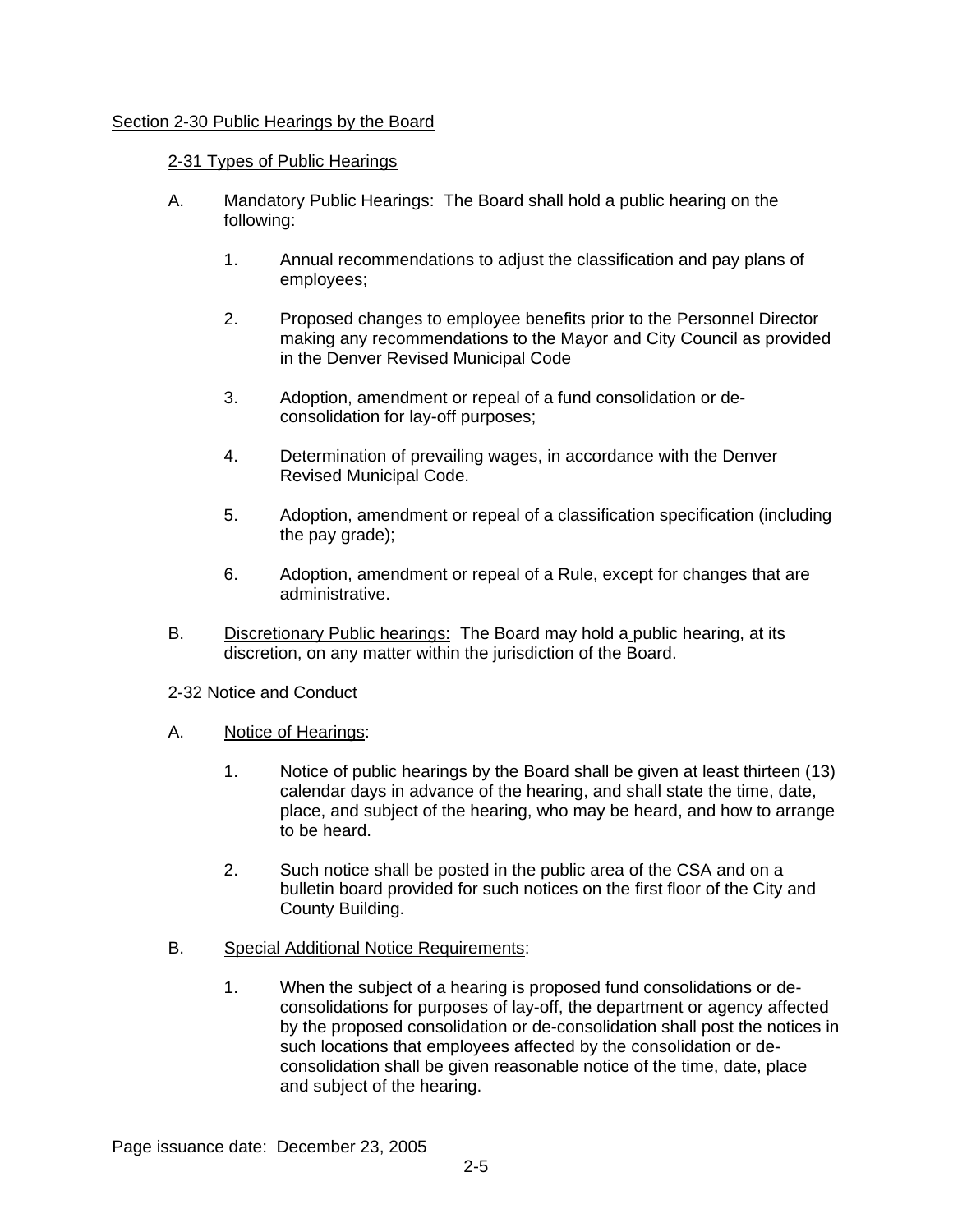- 2. When the subject of a hearing is a proposed pay plan adjustment or a proposed Rule change, CSA shall provide electronic or facsimile copies of the notice of public hearing to appointing authorities who shall post such notices in conspicuous locations in the work places.
- C. Conduct of Hearings by the Board
	- 1. Persons wishing to speak at a hearing shall have their names placed on the agenda in advance of the hearing. The Board, in its discretion, may, at any time, admit more speakers preceding or during the hearing. The Board may, in its discretion, place reasonable limitations on the hearing.
	- 2. Proceedings of a mandatory hearing shall be recorded and retained for a period of six (6) years, but need not be transcribed unless required in litigation. If a transcript is required, the party requesting the transcript shall pay the costs.
	- 3. In the discretion of the Board, hearings may be continued for good and sufficient cause.

### Section 2-40 Personnel Director

# A. Powers and Duties

The Personnel Director shall serve at the pleasure of the Board, report directly to the Board, and perform all duties and responsibilities as directed by the Board, including those contained in the Rules, and as delegated by the Denver Revised Municipal Code. In addition, the Personnel Director's powers and duties are:

- 1. To interpret and enforce the Rules adopted by the Board;
- 2. To prepare and hold examinations, pass upon qualifications of applicants, establish eligible lists and certify eligible applicants to appointing authorities to fill vacancies;
- 3. To establish and maintain a roster of all Career Service employees;
- 4. To establish and maintain such records, forms and procedures as necessary to control personnel transactions;
- 5. To consider suggestions from appointing authorities, the public, and employees or their representatives, pertaining to any phase of the personnel program;
- 6. To delegate to a designee such duties as, in his/her opinion are appropriate, unless otherwise specifically provided in these rules;
- 7. To administer the Tuition Refund Program in accordance with the Denver Revised Municipal Code; and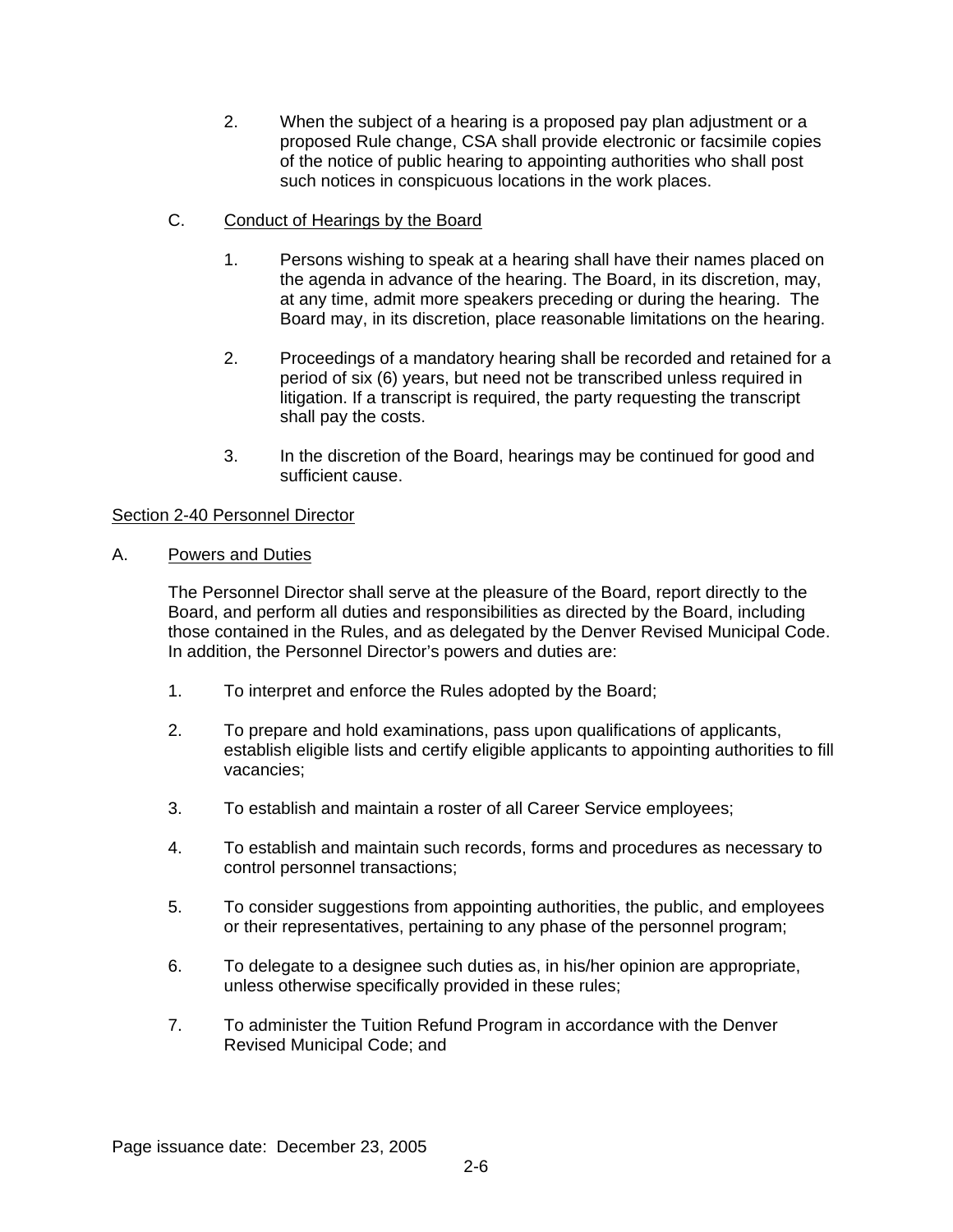8. To perform such other duties as may be necessary to foster and maintain a merit-based personnel system for the Career Service, further equal employment opportunity, or otherwise ensure the efficient operation of CSA.

### B. Normal Working Hours

The Personnel Director shall keep the office of CSA open for business from 8:00 a.m. to 5:00 p.m. Monday through Friday of each week, holidays excepted, unless good cause warrants a temporary or permanent change.

### C. Acting Personnel Director:

- 1. When the Personnel Director is going to be absent for sixty (60) days or less, the Personnel Director shall designate a suitable and competent person as acting Personnel Director, unless the Board elects to designate one instead.
- 2. If the absence is going to be more than sixty (60) days, the Board shall designate an acting Personnel Director.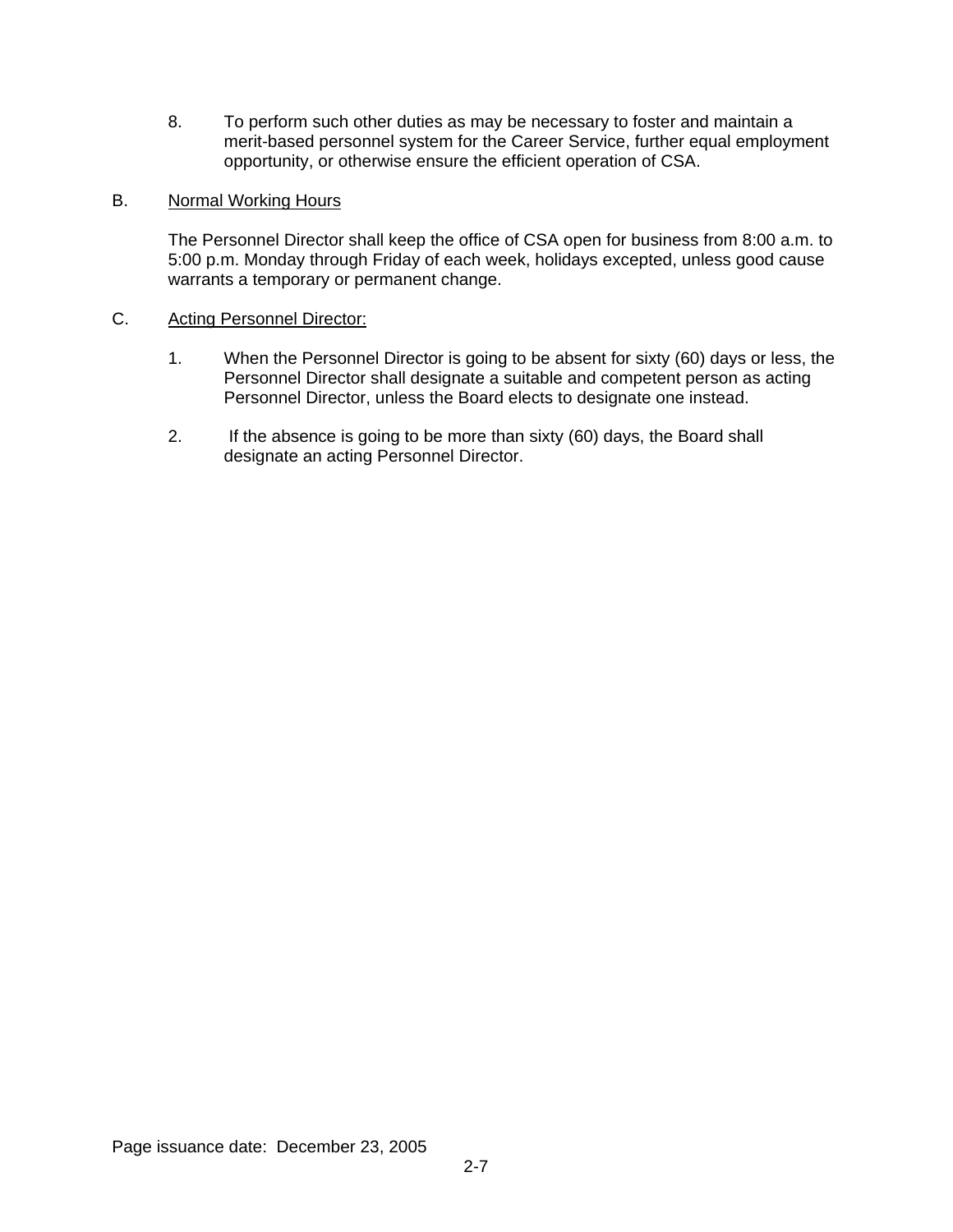# **APPENDIX 2.A.**

# **RELEVANT PROVISIONS FROM THE CITY CHARTER, ARTICLE IX, EMPLOYMENT, PART 1, CAREER SERVICE**

#### § 9.1.1 Career Service personnel system.

A. There shall be and is hereby created a Career Service personnel system, which shall be directed by a Career Service Board of five members appointed by the Mayor and confirmed by the City Council for staggered terms fixed by ordinance. The Board shall, pursuant to its own rulemaking procedures, adopt, administer and enforce rules necessary to foster and maintain a merit-based personnel system according to the principles set forth in this Part 1, including but not limited to rules concerning the conduct of competitive examinations of competence, probationary periods, grievance procedures, and appeals from actions of appointing authorities to the Board and any hearing officers appointed by the Board. The Board and any hearing officers appointed by the Board shall have the power to issue subpoenas. The Board shall perform such other duties in relation to the Career Service personnel system as may be assigned by ordinance consistent with this Charter.

B. All appointments and promotions of employees in the Career Service shall be made solely on the basis of merit and ability. Dismissals, suspensions or disciplinary demotions of non-probationary employees in the Career Service shall be made only for cause, including the good of the service. The Career Service personnel system shall provide for equal employment opportunity without regard to race, color, creed, national origin, gender, sexual orientation, age, disability, or political affiliation or any other status protected by federal, state or local laws.

This Appendix is provided for informational purposes and is not considered a part of the Rules.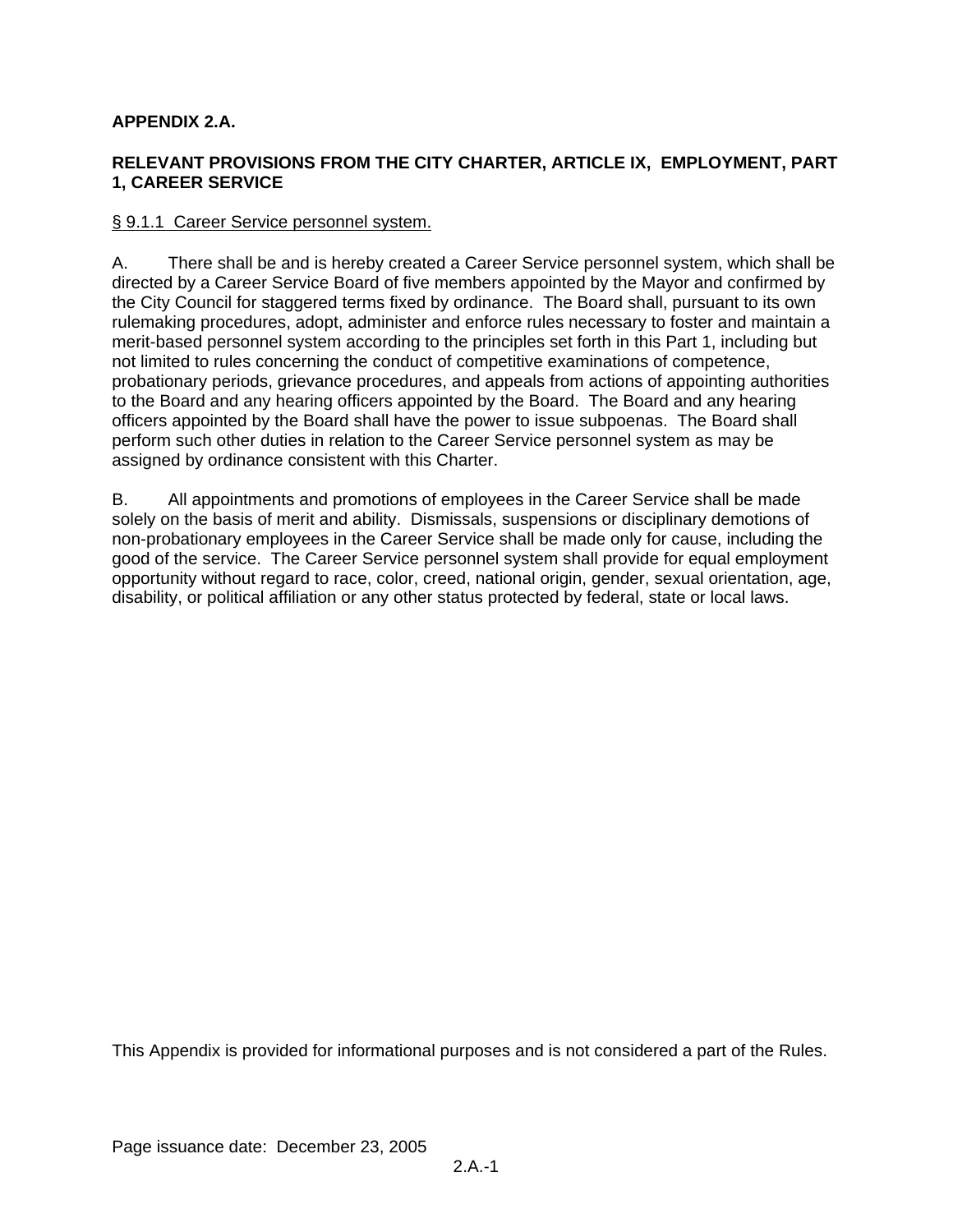### **APPENDIX 2.B.**

#### **RELEVANT PROVISIONS FROM THE DENVER REVISED MUNICIPAL CODE, CHAPTER 18, EMPLOYEE AND OFFICER BENEFITS, ARTICLE I, CAREER SERVICE AUTHORITY**

#### **Sec. 18-1. Career Service Authority created.**

There shall be and hereby is created a Career Service Authority which shall be the central human resources agency for City employees in the Career Service personnel system. The Career Service Authority shall be directed by the Career Service Board and the Career Service Personnel Director, exercising the powers and duties set forth in the Charter and in this Article I. The Career Service Board, the Career Service Personnel Director**,** and the Career Service Authority shall maintain and foster a meritbased personnel system for employees in the Career Service and shall be committed to equal employment opportunity. Members of the Career Service Board shall be appointed as provided in the Charter and shall serve for staggered five-year terms.

#### **Sec. 18-3. Powers and duties of Career Service Board.**

- (a) In addition to executing the powers and duties assigned to the Career Service Board by the Charter or by any other ordinance of the City, the Career Service Board shall:
	- (1) Appoint a Career Service Personnel Director to perform the duties set forth in ordinance and such other duties as may be assigned by the Board.
	- (2) Conduct or obtain annually surveys of generally prevailing pay rates as required by the Charter, and recommend to the Mayor and City Council classification and pay plan adjustments as provided in Section 18-7(a) on the basis of the survey results after conducting at least one public hearing on any such recommendation.
	- (3) Conduct at least one public hearing on any proposed change to employee benefits prior to the Director making any recommendation to the Mayor and City Council as provided in Section 18-7(b).
- (b) In addition to exercising the rulemaking authority set forth in the Charter, the Career Service Board may also adopt and maintain rules related to the administration of pay and benefits, terms and conditions of employment, and employee conduct; provided, however, that any such rule shall be consistent with the Charter and ordinances of the City.

#### **Sec. 18-3.1 Powers and duties of the Career Service Personnel Director**

The Career Service Personnel Director shall serve at the pleasure of the Board, shall administer the Career Service Authority and shall be the appointing authority for all employees of the authority, except Career Service hearing officers and any other appointee serving at the pleasure of the Board as provided in the Charter. The Career Service Personnel Director shall:

Page issuance date: December 23, 2005